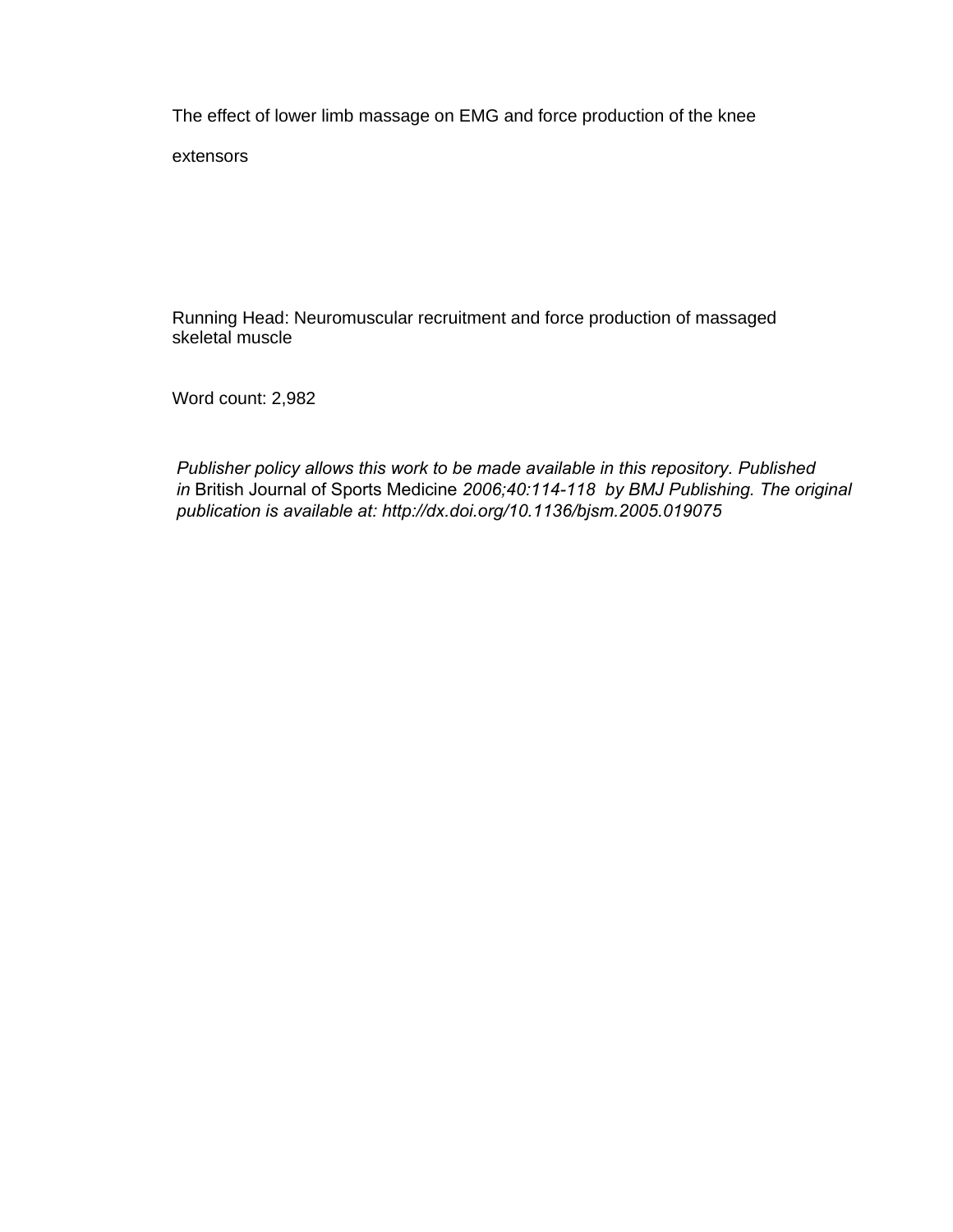# **ABSTRACT**

**Objectives:** This study evaluated the effect of massage on force production and neuromuscular recruitment. **Methods:** Ten healthy male subjects performed isokinetic concentric contractions on the knee extensors at speeds of 60, 120, 180 and  $240^{\circ}$ .s<sup>-1</sup>. These contractions were performed before and after a 30 minute intervention of either rest in the supine position or lower limb massage. Electromyography (EMG) and force data was captured during the contractions. **Results: The change in isokinetic mean force from pre to post intervention showed a significant decrease (p<0.05) at 60 º.s-1 and a trend for a decrease (p=0.08) at 120º.s-1 as a result of massage in comparison to passive rest.** However, there were no corresponding differences in any of the EMG data. A reduction in force production was shown at 60 $\degree$ .s<sup>-1</sup> with no corresponding alteration in neuromuscular activity. **Conclusion:** This suggests that **motor unit recruitment and muscle fibre conduction velocity are not responsible for the observed reductions in force. Although experimental confirmation is necessary, one possible suggestion is that massage may have induced force loss by influence on "muscle architecture".** However, it is possible that the differences were only found at 60 $\degree$ .s<sup>-1</sup> as it was the first contraction post massage. Further work is therefore needed on examining both muscle tension and architecture post massage and the duration of any massage effect.

**Keywords:** Massage, IEMG, MPFS, force, muscle architecture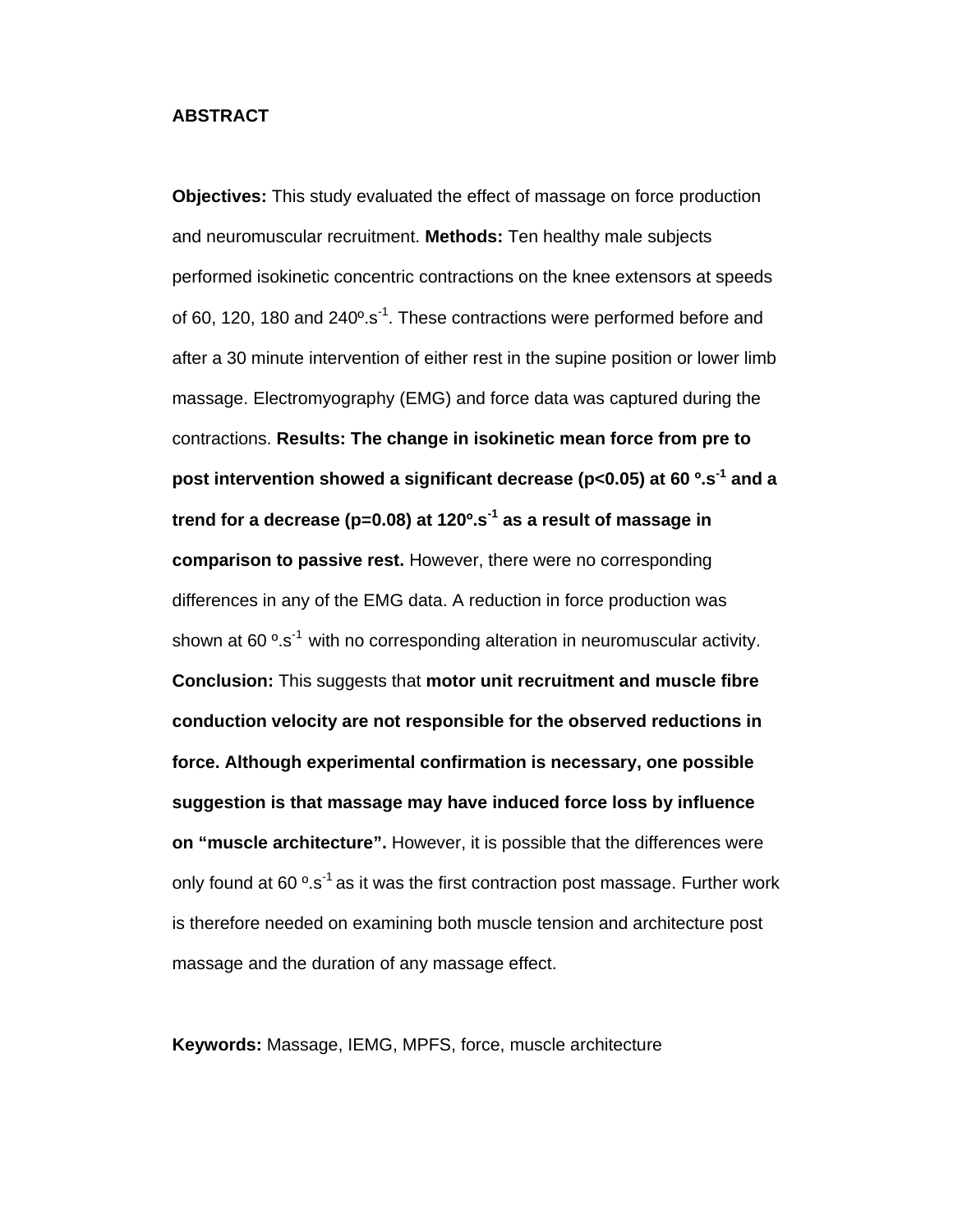#### **INTRODUCTION**

**It has recently been shown that massage is mainly used in major sporting events for preparation before competition and recovery from events as opposed to treating specific problems 1 . However, the benefit of massage prior to performing a bout of high intensity exercise has recently been questioned <sup>2</sup>.** Robertson et al <sup>2</sup> examined the effect of massage on recovery after subjects had completed 6 high intensity 30 second cycling bouts. This recovery was examined by a 30 second Wingate Anaerobic Test (WAT) performed 8 minutes after the intervention. The results showed a significantly lower fatigue index following the massage, however the authors proposed that this was probably as a result of a slightly lower peak power output generated. This would then suggest that the massage caused an impairment of peak power generation.

This evidence concurs with that of Goodwin  $^3$  who showed a decrement in vertical jump performance following massage treatment. The author proposed that this decrement was as a result of reduced muscle stiffness and neural activation. This proposal is **plausible** as firstly, reduced muscle stiffness has been evidenced by a lengthening of massaged muscle  $^{\,4.5}.$  This would then suggest that massage has a similar effect to that of stretching, which has recently been shown to result in a loss of force production when incorporated as part of a warm up  $6$ . Secondly, there is evidence to suggest that massage causes a decline in motor unit activation 7 <sup>8</sup> <sup>9</sup> <sup>10</sup> 11. **However, these studies used H-reflex pre and post massage and whilst being a valid measure of motor unit activation, they are a different measure to the recording of**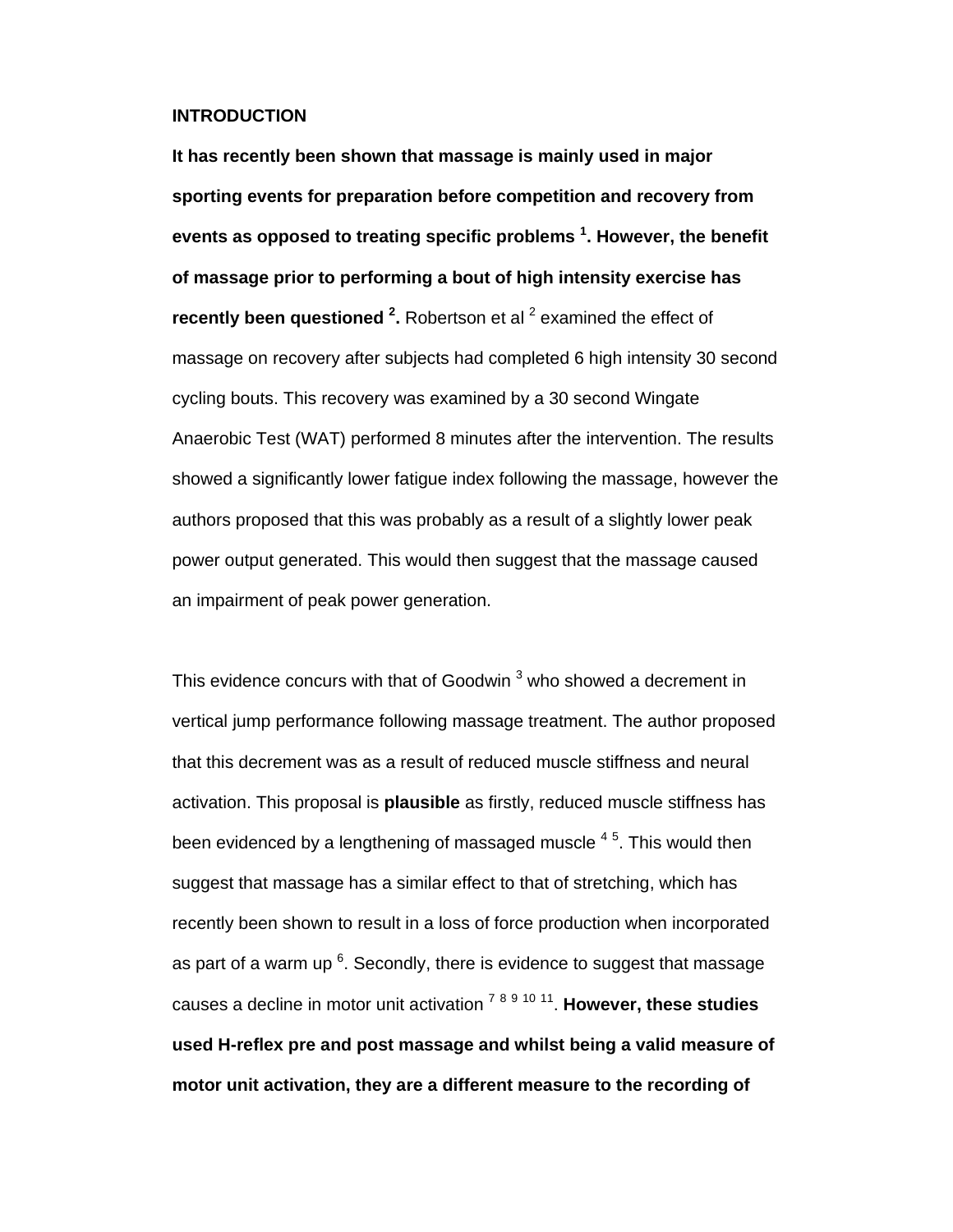**surface electromyography (EMG) during a voluntary contraction.** In addition none of these studies have related **a** decline in motor unit activation to any alteration in performance characteristics of the massaged muscle. **This would then suggest that more studies need to be performed in order to adequately apply them to an exercise and sporting context.**

To our knowledge no previous studies have examined the effect of massage on neuromuscular recruitment during concentric force production. Accordingly, we decided to examine the effects of massage on four different concentric contraction speeds (60, 120, 180 and  $240^{\circ}$ .s<sup>-1</sup>) and capture EMG data simultaneously. As previous studies have showed a decrement in power after massage treatment we also decided to incorporate a standing vertical jump test with countermovement.

#### **METHODS**

#### **Subjects**

Ten healthy male (21.5  $\pm$  0.5 years) subjects who were physically active on a regular basis volunteered for the study. The mean age (SD) of the subjects was 21.5 (0.5) years (range 20-24), mass 74.4 (11.3) kg (range 64-91). All subjects were given written information concerning the nature of the study and gave written informed consent prior to participation. The local Ethics of Research Committee approved this study.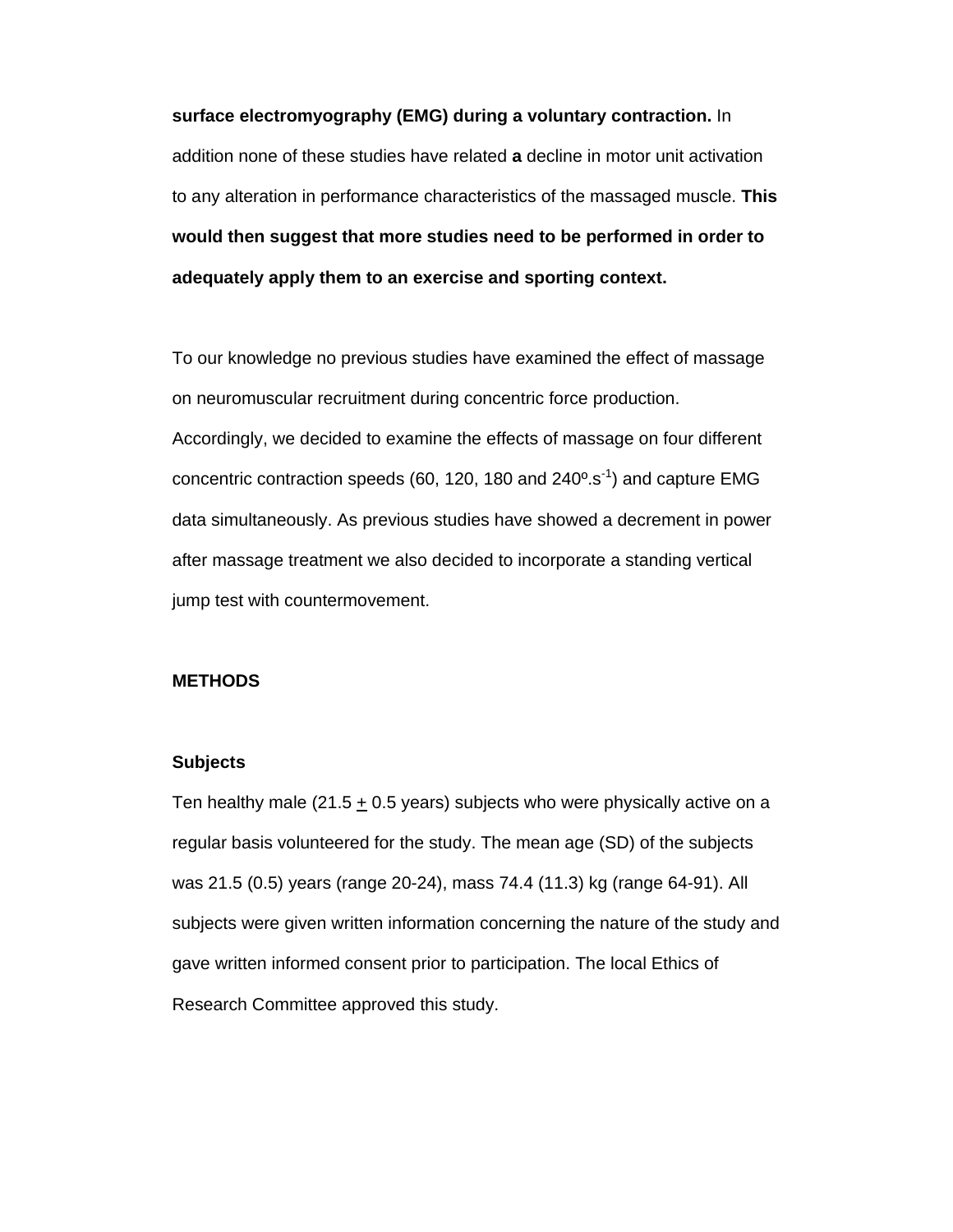#### **Experimental Design**

Subjects entered the laboratory on three separate occasions one week apart and at the same time of day. Two of these visits consisted of either a massage intervention or 30 minutes of rest in random order. Familiarisation was completed on the first visit to ensure all **subjects** knew the protocol and could satisfactorily perform maximal contractions at the differing speeds. Two days before the familiarisation visit, dietary intake (food and fluid) were recorded, this procedure was then replicated prior to the other two subsequent visits. Subjects were told to refrain from any heavy exercise during the 24 hours proceeding each test session. Upon arrival to the laboratory they were then questioned about their compliance with the dietary intake and exercise controls.

# **Standing Jump Test**

Upon reporting to the laboratory subjects were asked to perform a five-minute warm-up on the cycle ergometer at 70 revolutions per minute (RPM) with 100W load. **The subjects then performed 3 vertical jump tests from a standing position with arms fixed with counter-movement included.** These jump tests were then repeated immediately after the rest and massage intervention.

### **Muscle Function Tests**

To normalise EMG recordings during isokinetic contractions it was first necessary to perform maximal isometric force output testing. The strength of the subjects' right knee extensors were measured on an isokinetic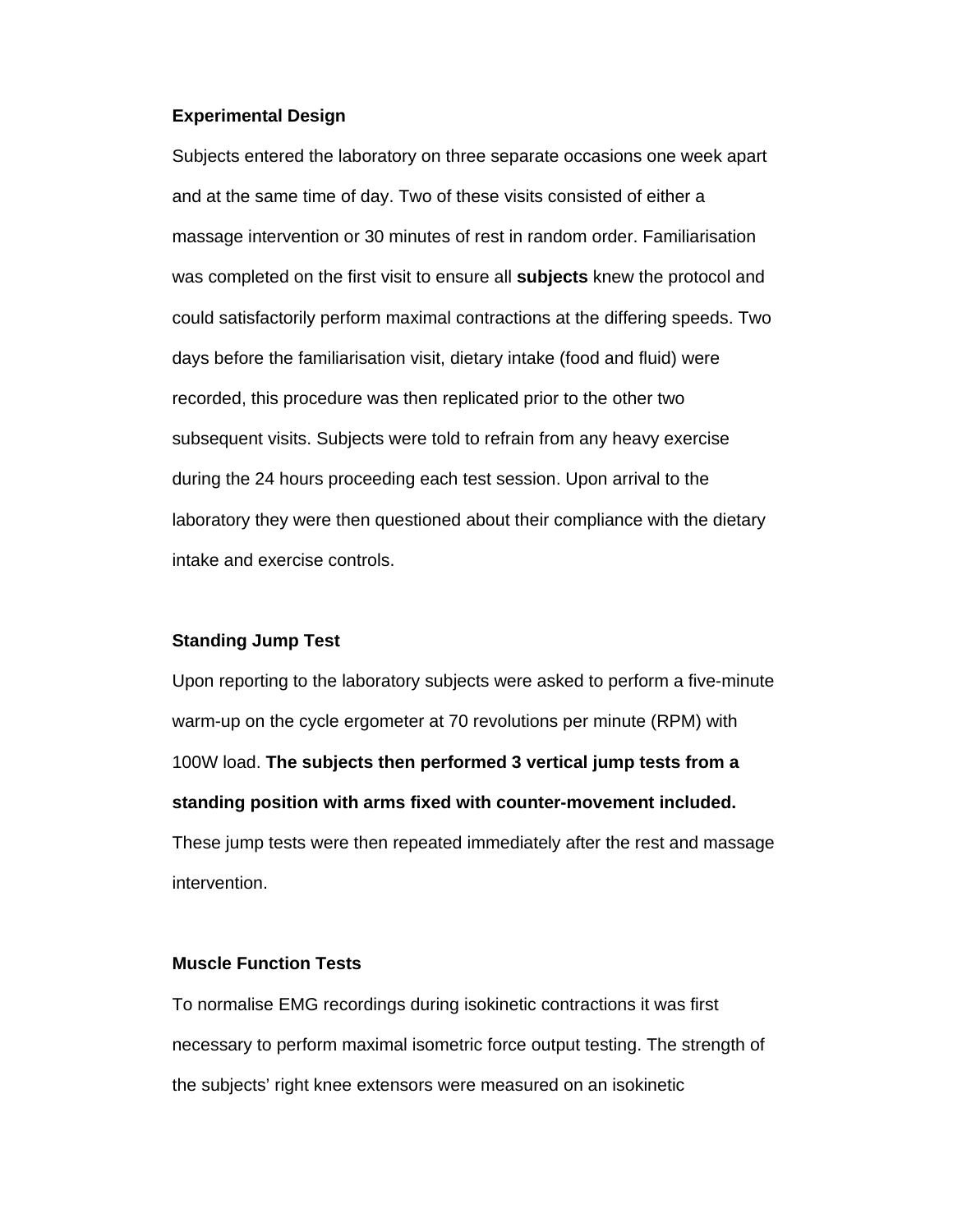dynamometer (Kin-Com Chattanooga Group Inc., USA). Subjects sat on the dynamometer and their hips, thighs and upper bodies were firmly strapped to the seat. In this position their hip angle was at 100° angle of flexion. The right lower leg was then attached to the arm of the dynamometer at a level slightly above the lateral malleolus of the ankle joint and the axis of rotation of the dynamometer arm was aligned with the lateral femoral condyle. The dynamometer arm was then **set at a start and stop angle of 65 and 60º respectively** from full leg extension**, which mean that during an isometric setting, the lever arm automatically alternated between these two angles for each contraction**. Each subject performed four sub-maximal familiarisation contractions prior to performing two maximal MVC's; **the latter at 60° was used for normalisation of EMG data.** All subjects were encouraged verbally to exert maximal effort during both MVC's.

Following both the MVC **(pre-intervention)** and **after** 30 minutes of massage or rest **(post-intervention)**, **the subjects performed** isokinetic knee extensions at 60° per second, 120° per second, 180° per second and 240° per second. The subject performed one warm-up at each speed and **then** completed 3 maximal effort contractions at each of the speeds **(always starting with 60° per second and increasing to 240° per second)**. Subjects were instructed to exert effort as hard and as fast as possible on all contractions. 10 seconds of rest was given between each of the contractions and **1 minute between** the differing velocities and again the subjects were verbally encouraged to exert maximal effort. The lever arm was pushed back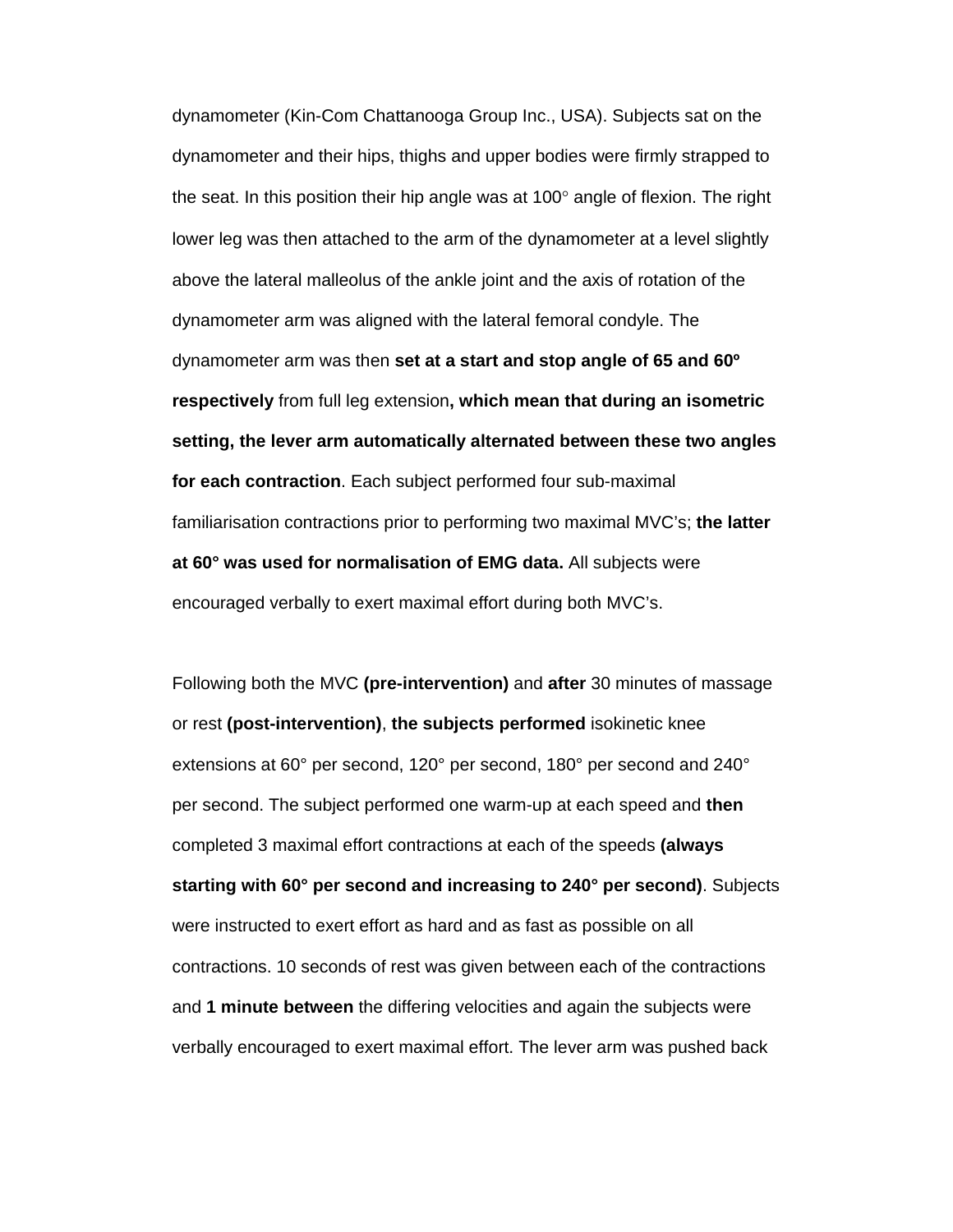by the investigator so that only the concentric phase of the contractions was measured.

#### **Massage**

After the subjects performed the **pre-intervention** muscle function tests they then received either 30 minutes of passive rest (in the supine position) or massage in random crossover fashion for both visits. The massage was applied for 30 minutes in 7 minute 30 second segments to the back of each leg with the subject on the prone position on a standard treatment **couch**. The subject then assumed a supine position, and massage was also applied for the same duration on the anterior **aspect** of both legs. Table 1 shows the massage protocol followed during each 7 minute 30 second period. Most strokes were grade 1 or 2, but three grade 3 effleurage strokes, using a clenched fist, were applied in a centripetal direction to the left and right iliotibial band midway through the supine massage. All massage was administered by the same charted physiotherapist using a conventional bland mineral oil (40 ml contact medium was used per massage area).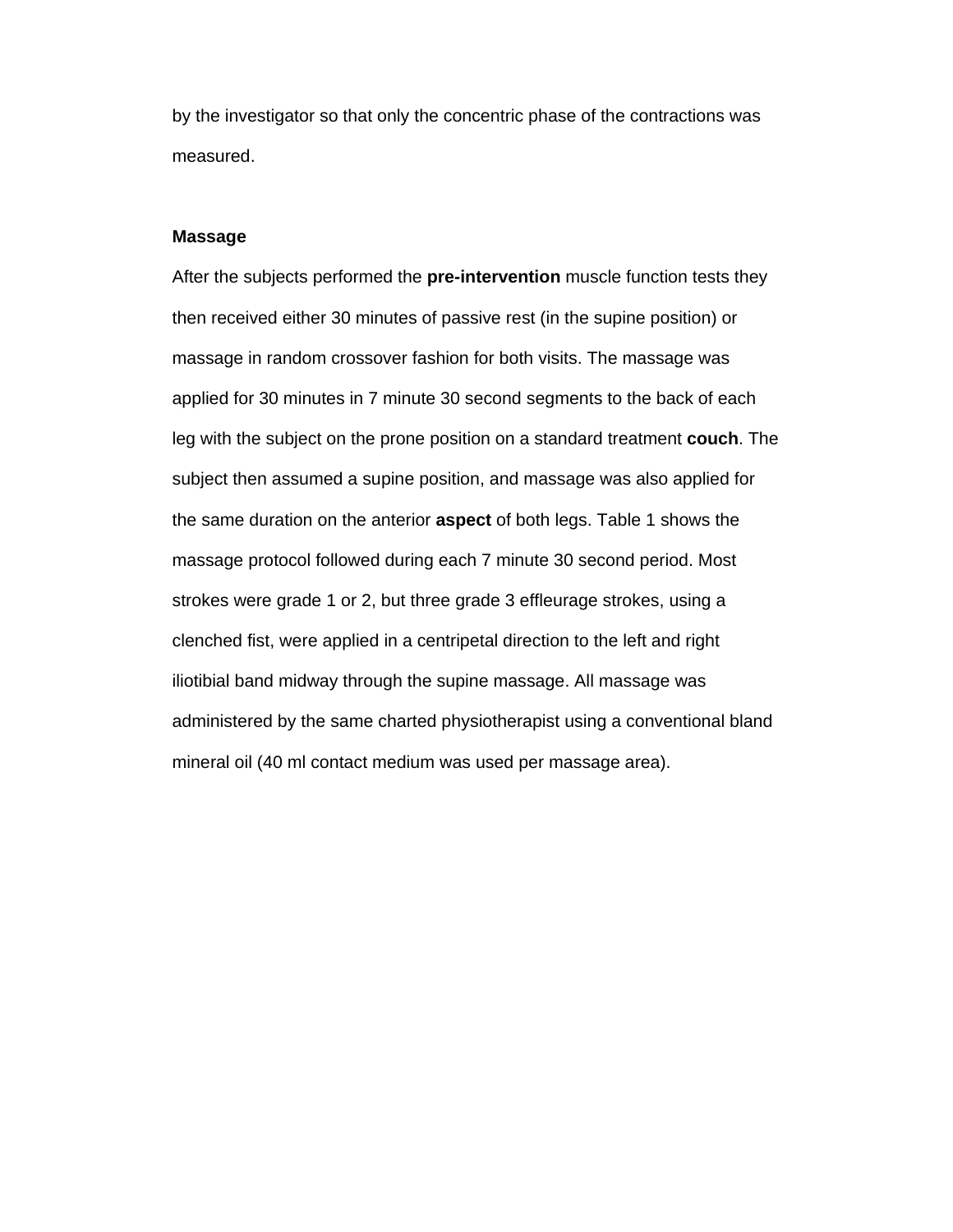# **Table 1 Massage protocol**

| <b>Massage</b><br>technique                                                                                                                                                                                                               | <b>Description</b>                                                                | Grade                                                                                                                                                                                                                                       |
|-------------------------------------------------------------------------------------------------------------------------------------------------------------------------------------------------------------------------------------------|-----------------------------------------------------------------------------------|---------------------------------------------------------------------------------------------------------------------------------------------------------------------------------------------------------------------------------------------|
| Stroking                                                                                                                                                                                                                                  | whole hand, one and two<br>handed centripetal and<br>multidirectional             | 4 strokes grade 1 (very light<br>contact to give sedative effect), 2<br>strokes grade 2 (slightly firmer to<br>produce minimal effect on<br>superficial vessels)                                                                            |
| Effleurage                                                                                                                                                                                                                                | whole hand two handed<br>and reinforced centripetal<br>and centrifugal            | grades 1 (sufficient depth to<br>influence onward flow of<br>superficial vessels), 2 (affecting<br>deeper vessels) and 3 (reinforced)                                                                                                       |
| Petrissage                                                                                                                                                                                                                                | Picking up - whole hand<br>two handed v-shaped,<br>centripetal and<br>centrifugal | grade 1 (sufficient to influence<br>superficial vessels and on<br>underlying structures compress<br>superficial soft tissue) and 2<br>(sufficient to compress deep<br>tissue on underlying structures<br>and affect deeper tissue drainage) |
| Wringing                                                                                                                                                                                                                                  | whole hand two handed<br>centripetal, centrifugal,<br>multidirectional            | grade1 (same as Petrissage grade)                                                                                                                                                                                                           |
| Rolling                                                                                                                                                                                                                                   | muscle rolling centripetal                                                        | grade 2 (muscle rolling, lifting<br>muscle tissue and affecting<br>deeper structures)                                                                                                                                                       |
| This protocol represents the procedures followed during each of the four 7<br>minute 30 second massage periods. All petrissage was interspersed with<br>effleurage grade 2 in a centripetal direction. Grading as described by Watt<br>12 |                                                                                   |                                                                                                                                                                                                                                             |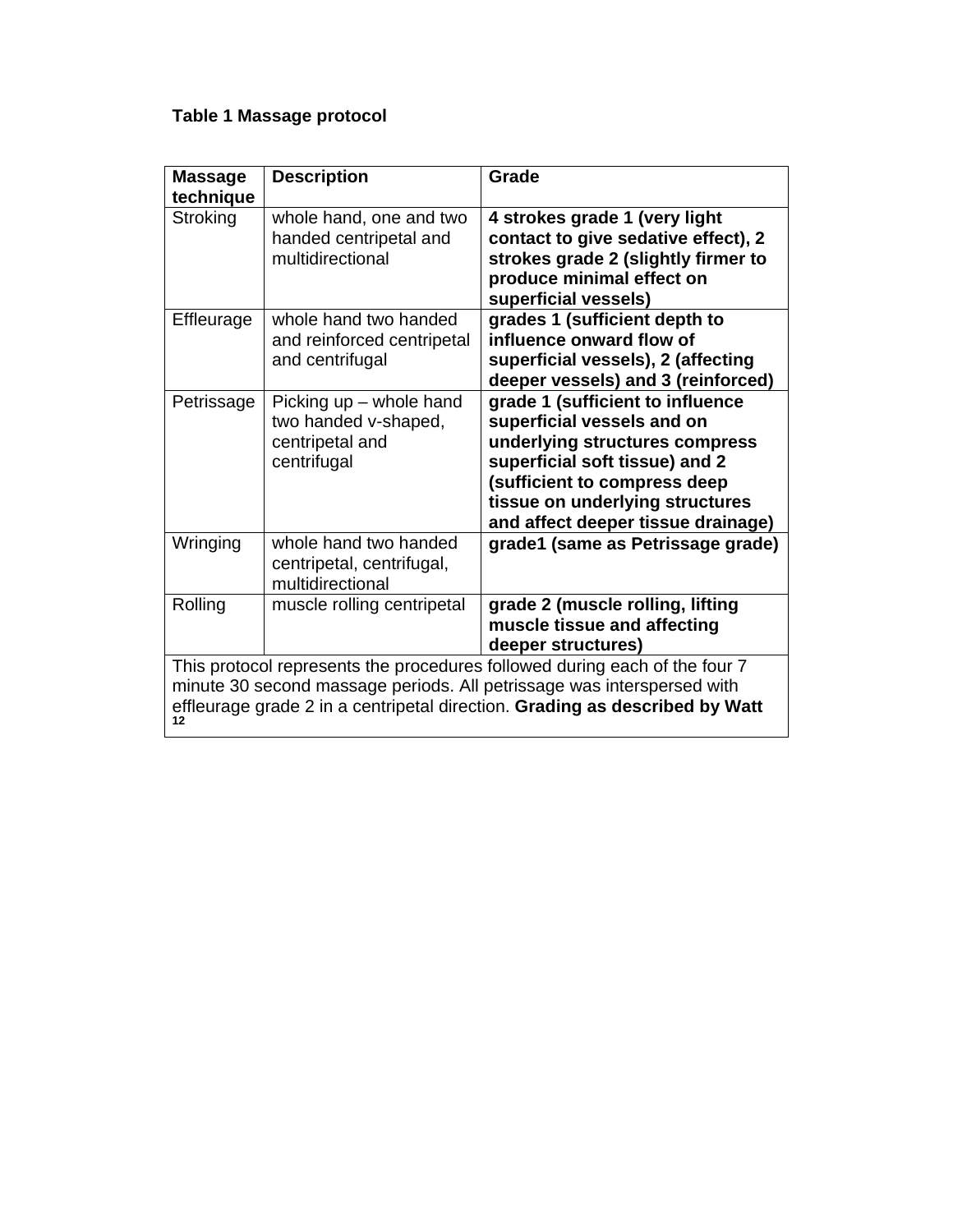#### **EMG**

Prior to maximal isometric strength testing on the Kin-Com isokinetic dynamometer, EMG dual electrodes (PNS Dual Element Electrode, Vermed, VT, USA) were attached to the subject's lower limb midway between the superior surface of the patella and the anterior superior iliac crest of the "belly" of the rectus femoris after preparing the skin as described previously <sup>13</sup>. The electrodes were linked to the BioPac EMG apparatus (Biopac Systems, USA) and host computer. The EMG data was automatically anti-aliased by the hardware (Biopac Systems, USA). Each activity was sampled at a 2000 Hz capture rate. This gave route mean square (RMS) of the EMG signal, giving a measure of the power of the signal, which was used for subsequent analyses. Recordings were taken on the second maximal isometric trial and for all the isokinetic contractions thus yielding a raw signal. MVC EMG data was recorded before the first set of isokinetic contractions for both conditions to ensure similar normalisation of EMG in both trials. The raw data were divided into 4 epochs which captured all the electrical activity recorded in each contraction. The first epoch included all data collected during the second MVC trial, and the remaining three epochs included data collected for the three maximal isokinetic contractions at each speed.

The spectrum of the frequency for each epoch of data collected during the cycle ride was assessed using the raw EMG data by using a fast Fourier transformation algorithm. The analyses for frequency spectrum were restricted to frequencies of the 5-500 Hz range, due to the EMG signal content consisting mostly of noise when it is outside of this bandwidth. The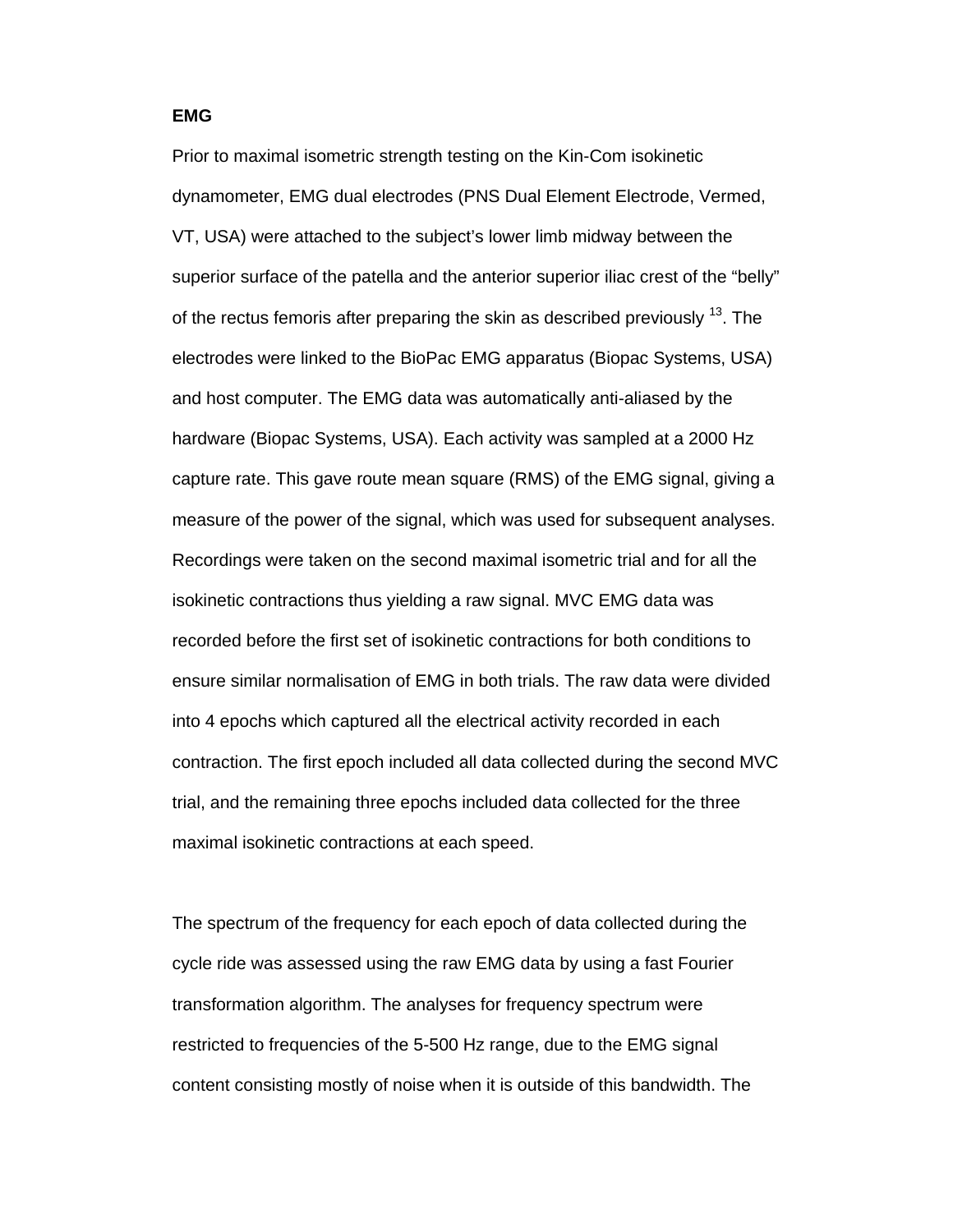frequency spectrum from each epoch of data was compared with that derived from the MVC, and the amount of spectral compression was estimated. This technique was performed as described by Lowery et al. <sup>8</sup>, which is a modification of the work of Lo Conte and Merletti<sup>9</sup> and Merletti and Lo Conte  $10$ . The spectrum of the raw signal of each epoch was obtained and the normalised cumulative power at each frequency was calculated for each epoch. The shift in percentile frequency was then examined (i.e. at 0%...50%...100% of the total cumulative). The percentile shift was then estimated by calculating the mean shift in all percentile frequencies throughout the mid-frequency range (ie. 5-500 Hz). This method has been suggested as a more accurate estimate of spectral compression than median frequency analyses, which uses single value of  $(50th)$  percentile frequency  $11$ . This change in mean percentile frequency (MPFS) data was used for subsequent analyses.

# **Statistical analysis**

A two-way ANOVA for repeated measures was used to evaluate statistical significance of all the variables measured. Significance was accepted at  $P \leq$ 0.05. All data are expressed as means + SD.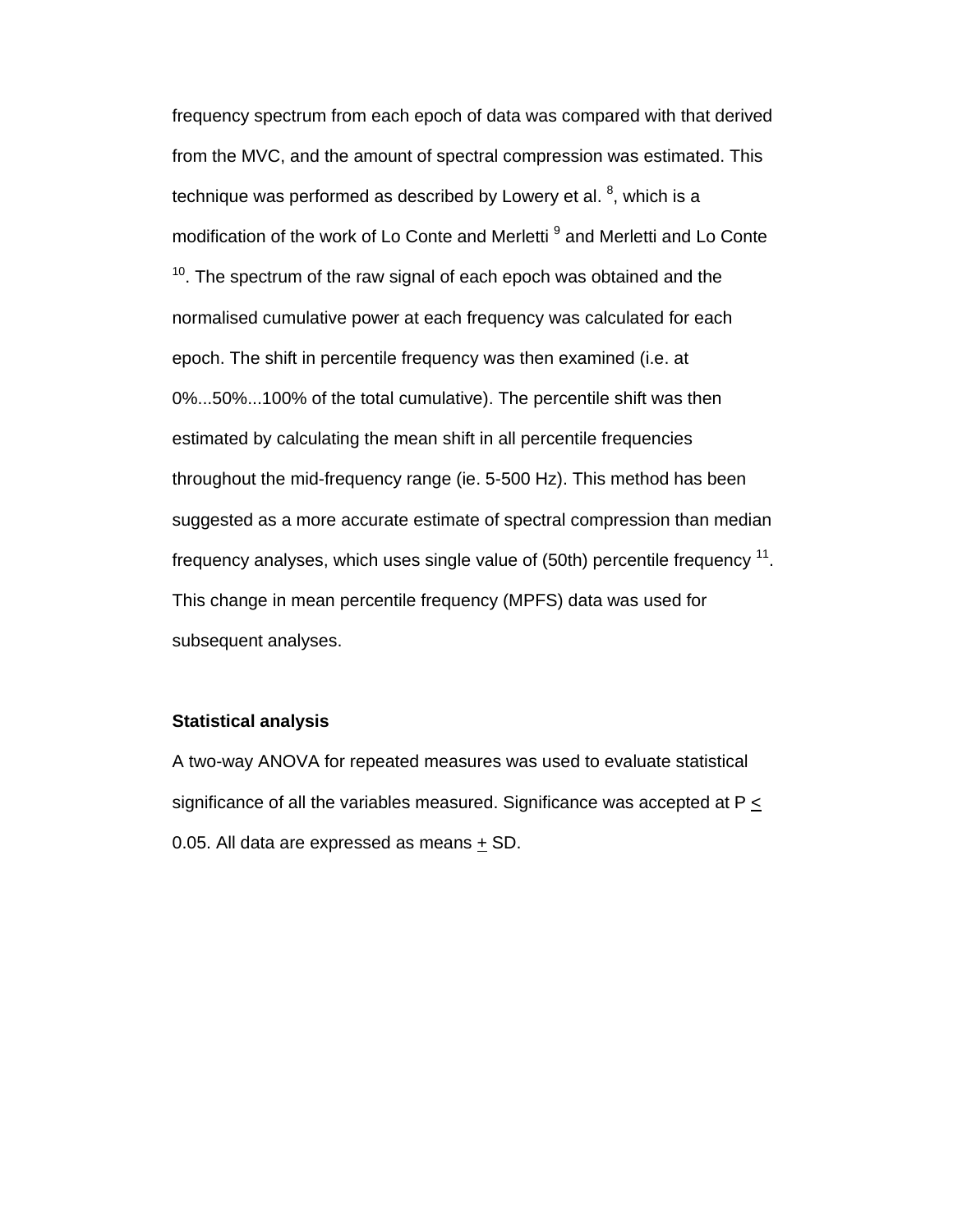#### **RESULTS**

# **Force**

There was a significant ( $p < 0.05$ ) difference in the decline in isokinetic mean force **pre to post intervention** for the massage condition during the 60°.s-1 contraction speed **only,** as well as a trend (p=0.08) for a decline in isokinetic mean force for **the contraction at** 120°.s<sup>-1</sup> (Figure 1). No significant differences were observed for the subsequent 180 and  $240^{\circ}$ .s<sup>-1</sup> contractions and **no significant decline in force was observed pre to post passive rest intervention** (Figure 1). However, there was a **significantly** (p<0.05) **greater** absolute mean force pre intervention for the massage **trial** and a highly significant ( $p < 0.01$ ) decline in force from  $60^\circ$ .s<sup>-1</sup> through to 240.s<sup>-1</sup>, without any interaction effect **in all assessments** (Figure 2). After the intervention there was no difference **in absolute force production** between the **massage and passive rest trials**, but a similar highly significant (p<0.01) drop off in force was shown for both **trials** as the contraction velocity increased.

### **EMG**

There were no differences observed in both EMG RMS **(Figure 3)** and MPFS **(Figure 4)** for 60, 120, 180 and  $240^\circ$ .s<sup>-1</sup> and between the two conditions, despite a reduction in force decrement for  $60^\circ$ .s<sup>-1</sup> contraction during the massage condition.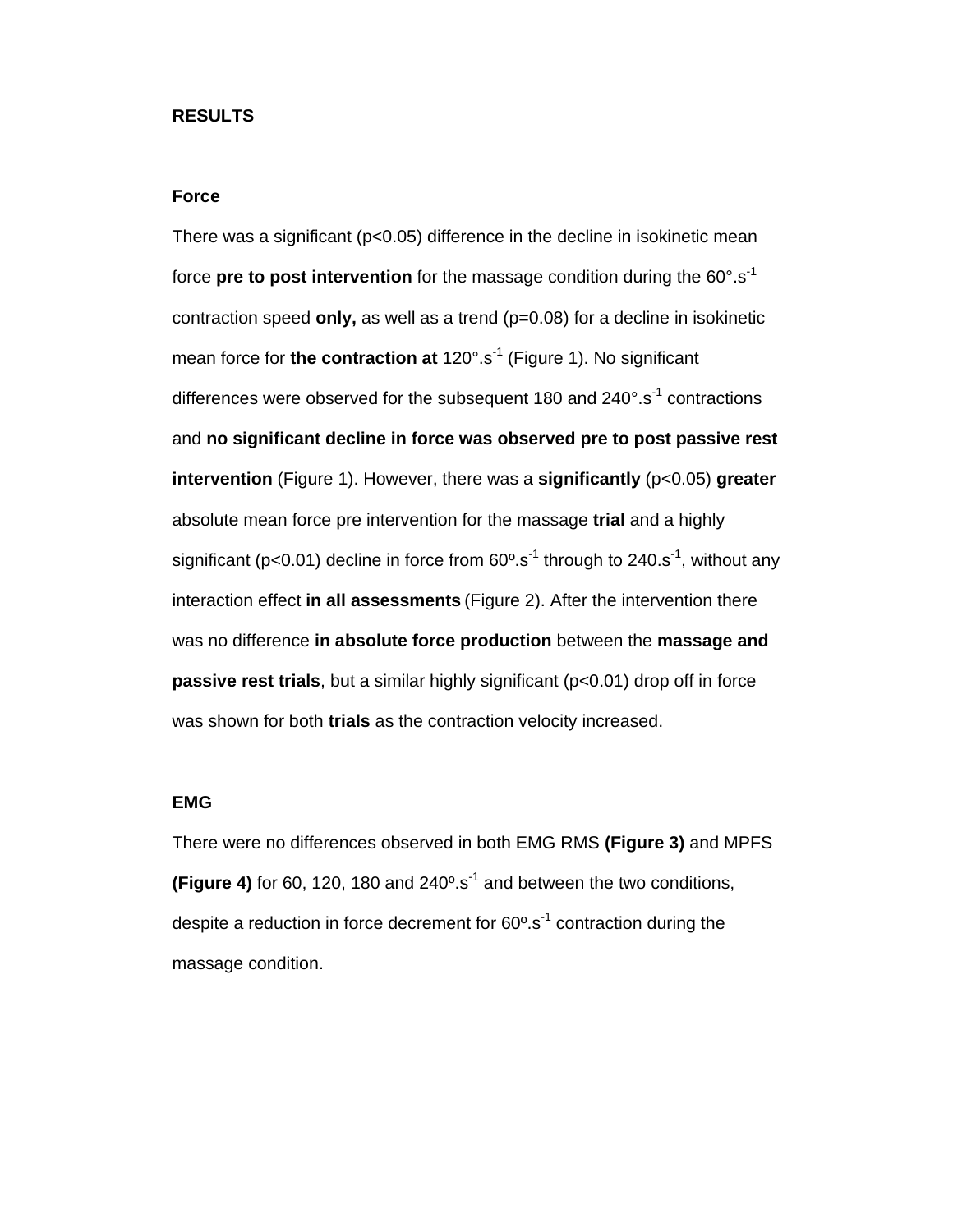# **Vertical Jump**

Despite a slight non significant reduction in jump height post intervention, there were no differences between the massage and rest conditions (Figure 5).

# **Subjective response**

**All subjects reported that their legs felt "light" after receiving the massage treatment, therefore perceived greater effort during the isokinetic contractions.**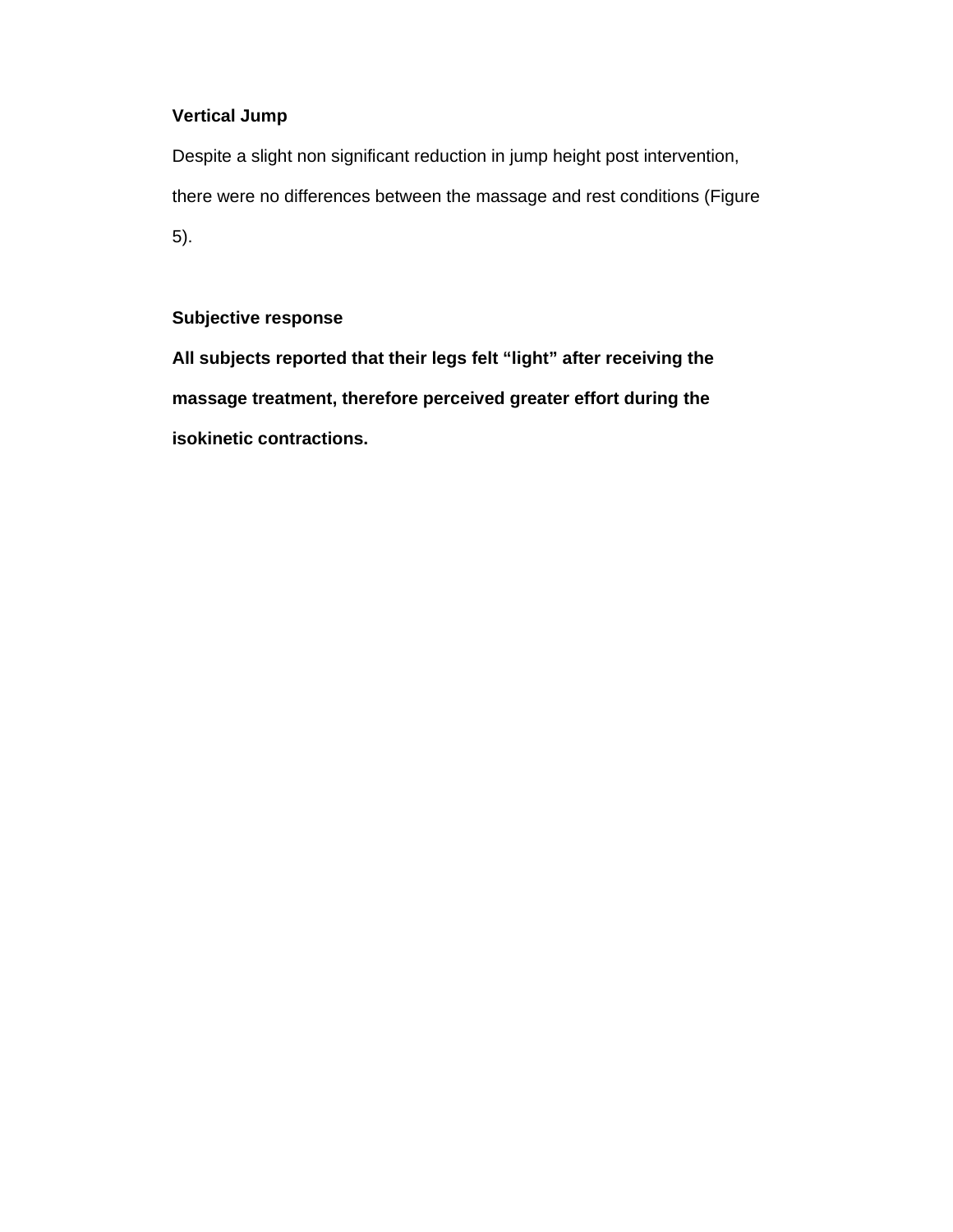#### **DISCUSSION**

A **greater** decrement in force production **was observed pre to post**  massage treatment at the 60º.s-1 contraction, with a **near significant decrement** at 120<sup>°</sup>.s<sup>-1</sup> and no **decrement** in the remaining contractions (180) and 240º.s-1) **compared with the passive rest**. There was no corresponding alteration in motor unit recruitment and firing rate for these slow contractions which is shown by the unchanged RMS and MPFS data.

We hypothesised that **any** decline in force would coincide with a similar rate of decline in both motor unit recruitment and firing rate  $14$ . This would be as a direct result of smaller and fewer motor units being recruited displaying a reduced RMS<sup>15 16</sup><sup>17</sup>. A reduced MPFS may also have been hypothesised as a result of reduced drive from the CNS and/or an accumulation of metabolites lowering the pH of the muscle resulting in slowed conduction velocity <sup>18 19</sup> which slows down the firing rate. Therefore, unchanged RMS and MPFS data suggests that mechanisms other than neuromuscular recruitment must be responsible for this decrement in force. **Alternatively, it could be suggested that there should have been an increase in neural recruitment to compensate for the impaired force generating capacity following massage treatment: Particularly when it is clear to see from Figure 3 there was a large amount of recruitment reserve available for all of the contractions. However, when additional motor units are recruited for example during submaximal fatigue, this would be dependent on afferent receptors signalling the CNS to increase the force 20. As the**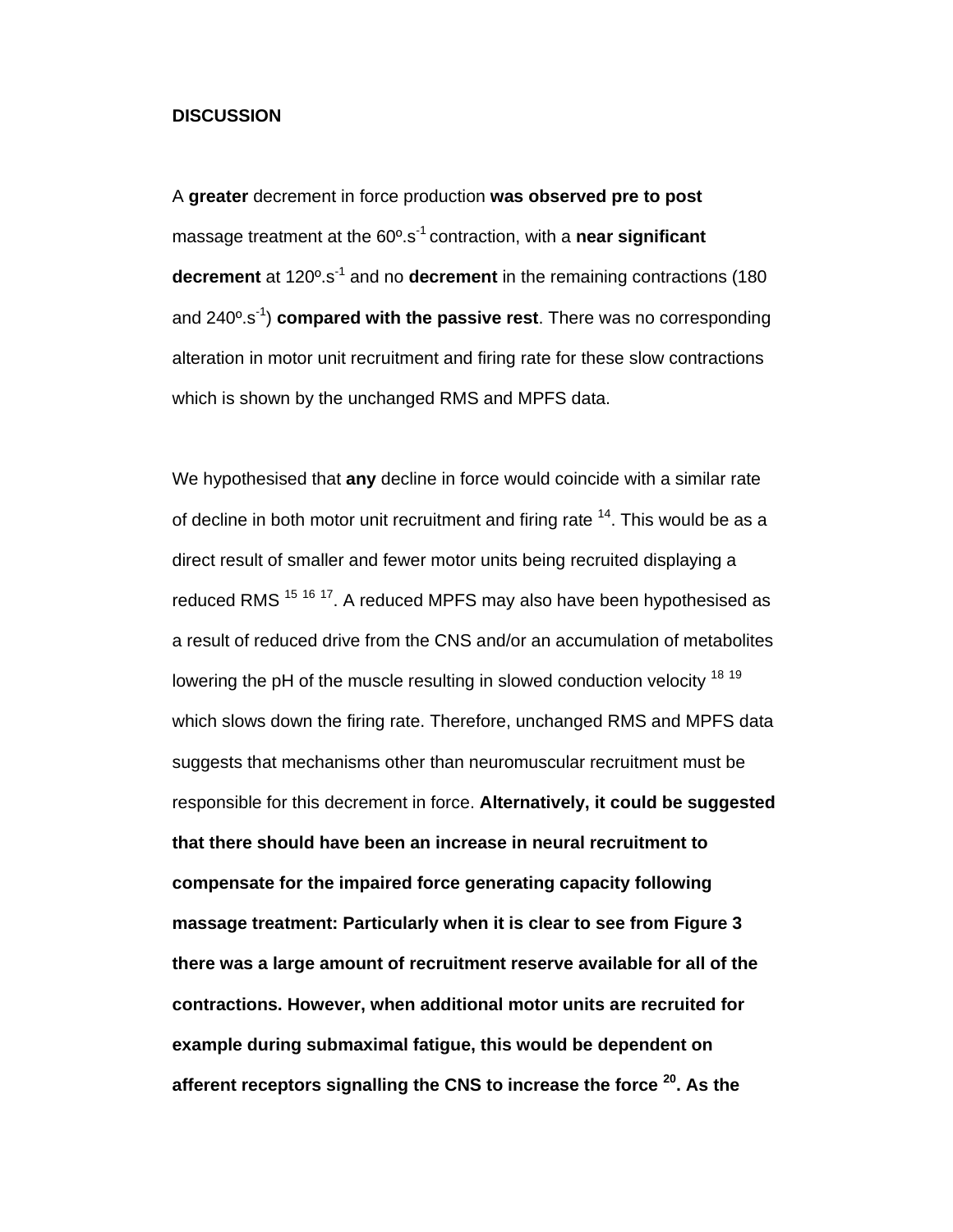**protocol used in this study used concentric only isokinetic maximal non fatiguing contractions, there would be minimal involvement of afferent receptors to modulate motor unit recruitment.**

Previous evidence suggests that both acute and chronic effects of massage will result in a lengthening of massaged muscle  $^{\,4.5}.$  Consequently, the length tension relationship may have been affected in this study resulting in a reduced force output  $21$   $22$   $23$   $24$ . Furthermore, it has been suggested that when skeletal muscle is lengthened, the amount of prospective actin / myosin crossbridges declines  $^{25}$  thus resulting in a loss of force, without a corresponding reduction in neural activation 25. This suggests that **a possible** cause of this **greater** reduction in force **following massage** is from an alteration in muscle architecture as opposed to any alteration in motor unit recruitment or firing rate.

Interestingly, in our study the standing vertical jump data remained unchanged between the two conditions. **This could be due to the fact that the contraction velocity used in a vertical jump is going to be closer to 240°per second as opposed to 60° per second, therefore resulting in less impairment as a result of the massage which is also shown in the isokinetic contractions in this study. Contrary to our findings Goodwin 3 did show a decrement in vertical jump height when performing the same jump test. However, in that study the author combined both massage with stretch which may have resulted in greater lengthening of the muscles than just massage alone.**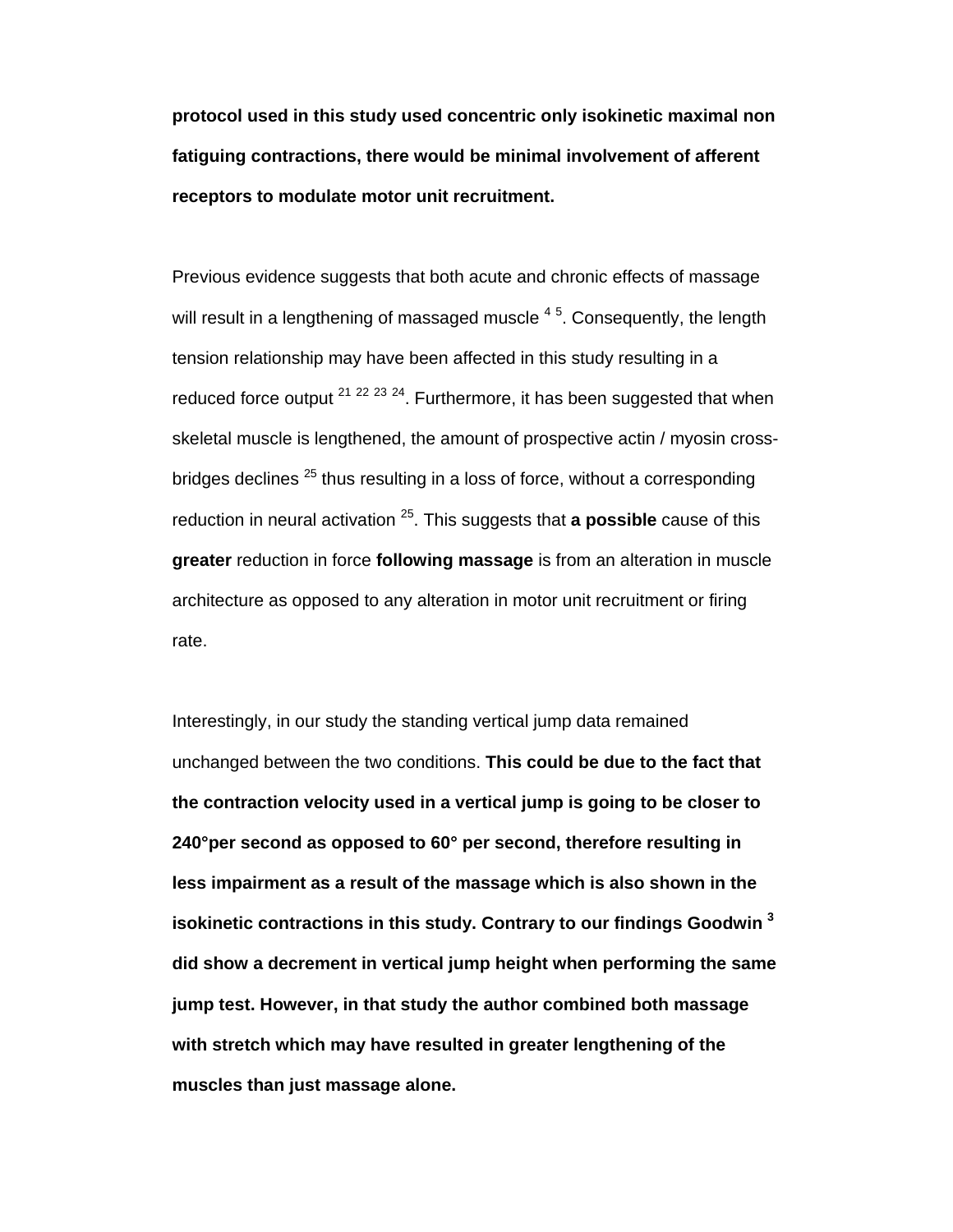Alternatively, the significant reduction in force after the massage treatment could be as a result of a higher force production shown before the massage treatment. However, if this was the only explanation for this occurrence then we would expect to also see significant reduction in force for all the contraction velocities as opposed to just  $60^\circ$ .s<sup>-1</sup>. However, the higher force pre massage is none the less an interesting observation; **it is unclear why this occurred given the pre-testing controls for exercise, diet and time of day**, but a possible explanation is an anticipatory response to receiving a massage.

Furthermore, it is possible that the force decrement was only observed at 60  $\mathrm{e}$ .s<sup>-1</sup> as it was the first contraction post massage, and the effect of the massage on all subsequent contractions **to be performed** diminished as a result of time or prior contraction. A similar response has also been shown at slow contraction velocities post stretch  $^{26}$ . However, Hinds et al  $^{27}$  performed contractions pre and post massage at one contraction speed of 240°.s<sup>-1</sup> and showed no decrement in force production. The combination of data from these studies suggests that massage only effects force production at the slow contraction velocities. A logical explanation for this originates from the forcevelocity relationship as described by Hill  $^{28}$  which clearly shows that faster velocities produce less force as also demonstrated in this study. According to Spurway<sup>29</sup> skeletal muscle will shorten fastest under the lighter loads, therefore at the slow velocities there is slower shortening resulting in a greater force generating capacity, therefore the chances of observing an effect from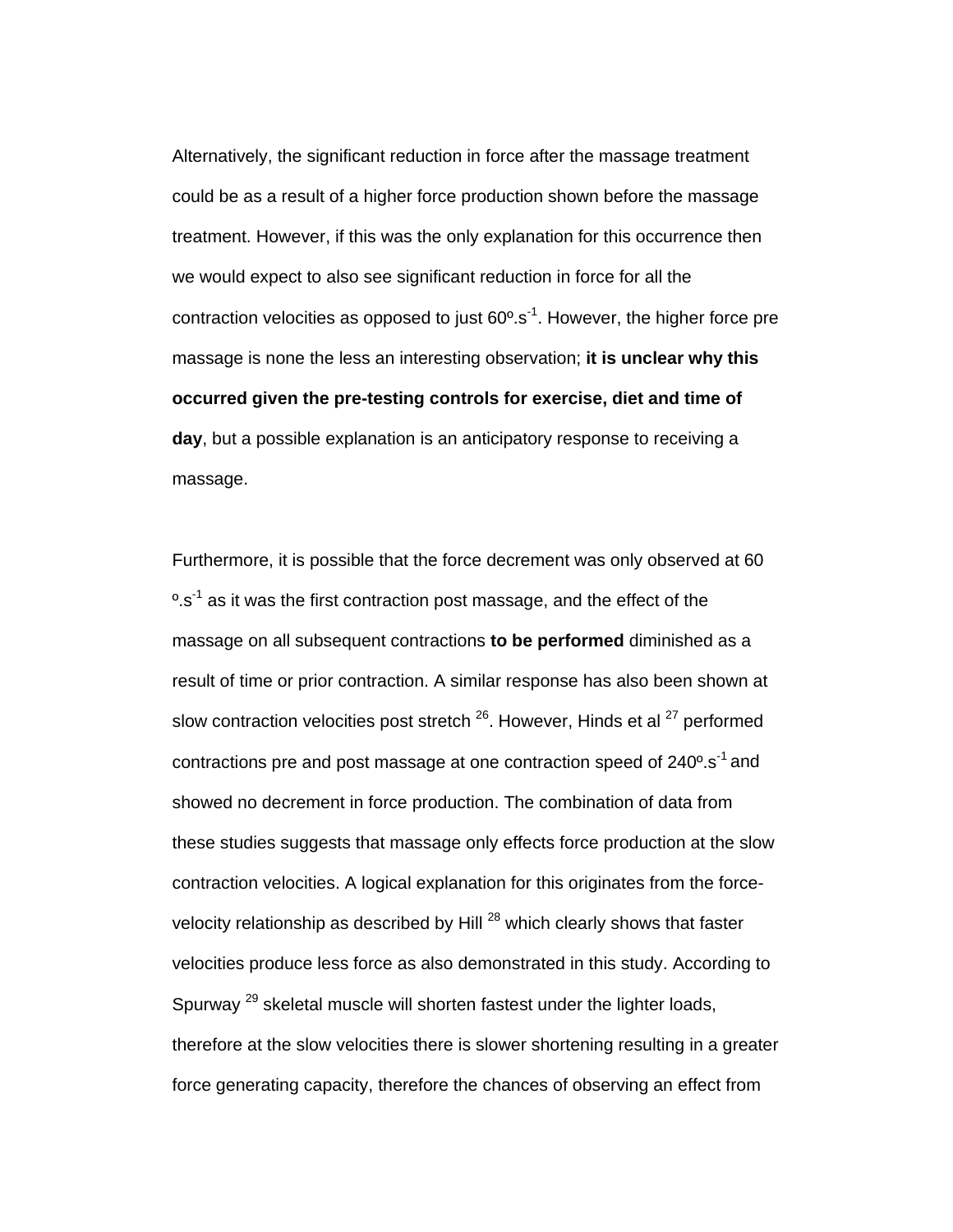massage will be greater at the slower velocities. This would result in a greater impairment of force production after massage as the muscle has been lengthened and has a reduced ability to shorten sufficiently in order to produce the necessary force output.

In conclusion, this study has shown that lower limb massage **appears to** produce a reduction in force during concentric isoknetic contractions of the knee extensors at  $60^{\circ}$ .s<sup>-1</sup>, without any force alterations at higher contraction velocities. We propose that this alteration is not as a result of altered neuromuscular recruitment, rather from a possible change in muscle architecture affecting the length tension relationship. Further work, however is still needed on examining both muscle tension and architecture post massage and consideration **needs to be** given to the duration of any massage effect.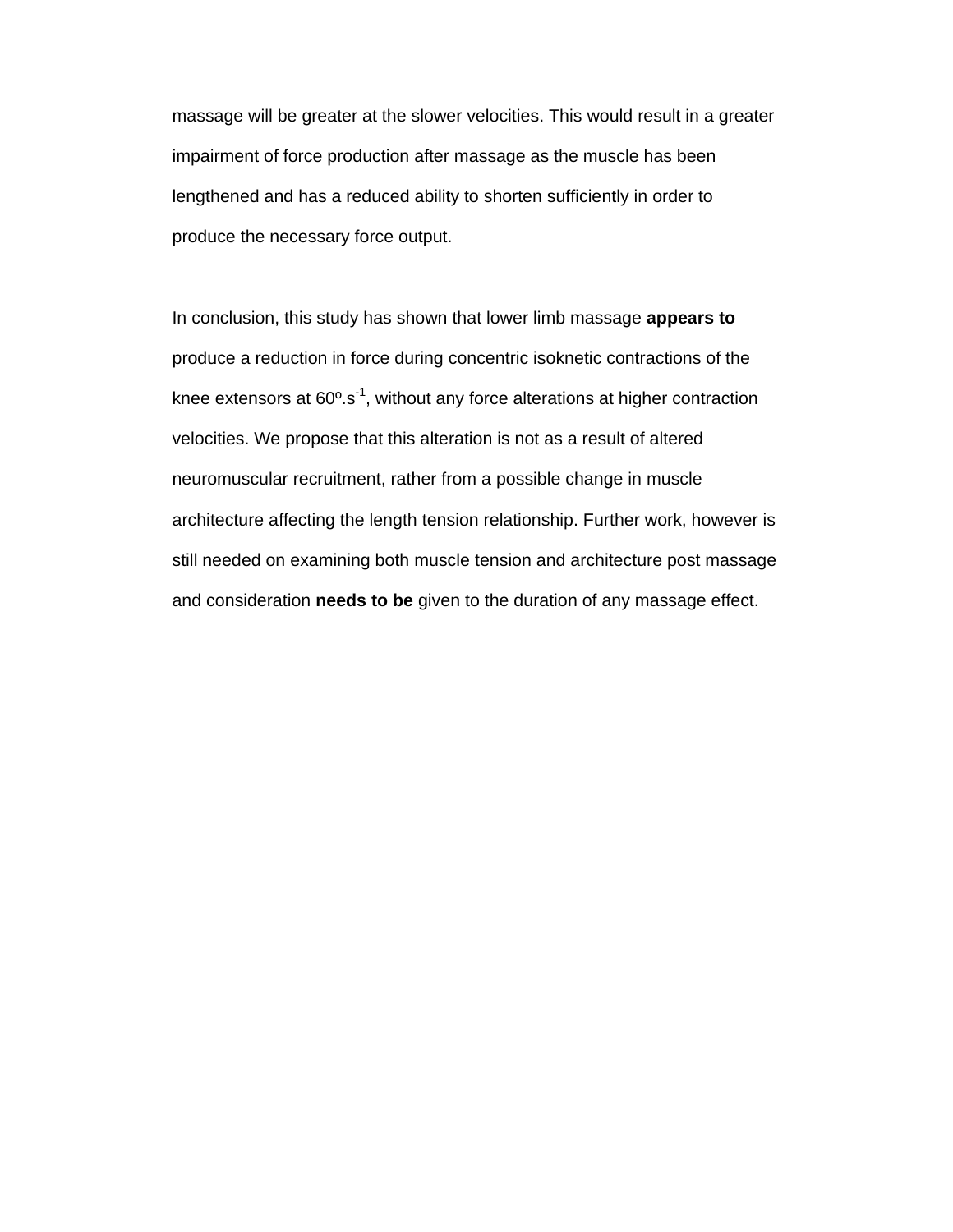### **References**

- 1. **Galloway SD**, Watt JM. Massage provision by physiotherapists at major athletics events between 1987 and 1998. *Br J Sports Med* 2004;**38:**235- 6.
- 2. **Robertson A**, Watt JM, Galloway SD. Effects of leg massage on recovery from high intensity cycling exercise. *Br J Sports Med*  2004;**38:**173-6.
- 3. **Goodwin JE**. A comparison of massage and sub-maximal exercise as warm-up protocols combined with a stretch for vertical jump performance. *J Sports Sci* 2002;**20:**48-9.
- 4. **Hernandez-Reif M**, Field T, Krasnegor J, et al. Lower back pain is reduced and range of motion increased after massage therapy. *Int J Neurosci* 2001;**106:**131-45.
- 5. **Wiktorsson-Moller M**, Oberg B, Ekstrand J, et al. Effects of warming up, massage, and stretching on range of motion and muscle strength in the lower extremity. *Am J Sports Med* 1983;**11:**249-52.
- 6. **Behm DG**, Button DC, Butt JC. Factors affecting force loss with prolonged stretching. *Can J Appl Physiol* 2001;**26:**261-72.
- 7. **Goldberg J**, Sullivan SJ, Seaborne DE. The effect of two intensities of massage on H-reflex amplitude. *Phys Ther* 1992;**72:**449-57.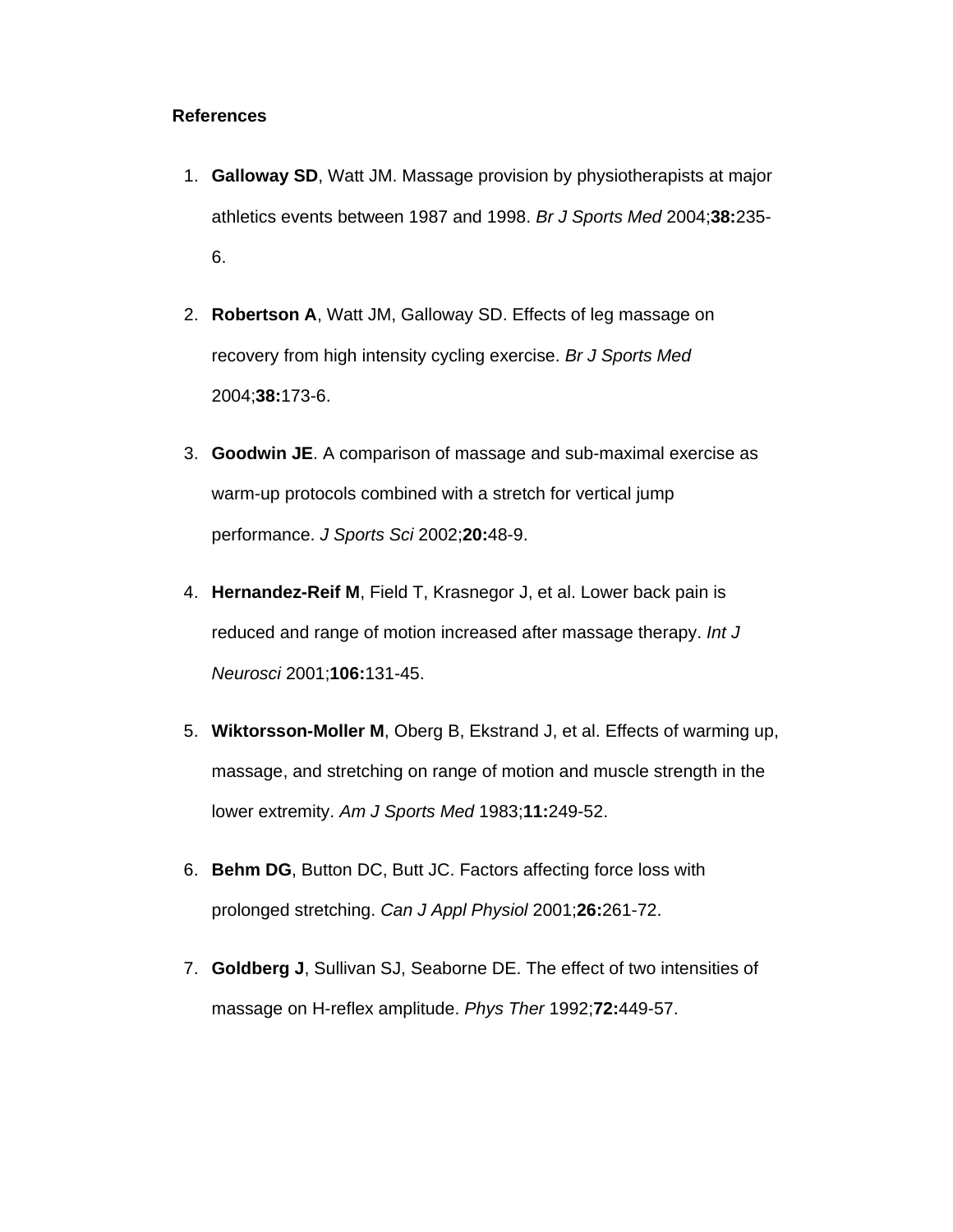- 8. **Goldberg J**, Seaborne DE, Sullivan SJ, et al. The effect of therapeutic massage on H-reflex amplitude in persons with a spinal cord injury. *Phys Ther* 1994;**74:**728-37.
- 9. **Dishman JD**, Bulbulian R. Comparison of effects of spinal manipulation and massage on motoneuron excitability. *Electromyogr Clin Neurophysiol* 2001;**41:**97-106.
- 10. **Sullivan SJ**, Williams LR, Seaborne DE, et al. Effects of massage on alpha motoneuron excitability. *Phys Ther* 1991;**71:**555-60.
- 11. **Morelli M**, Seaborne DE, Sullivan SJ. H-reflex modulation during manual muscle massage of human triceps surae. *Arch Phys Med Rehabil*  1991;**72:**915-9.
- 12. **Watt J**. *Massage for Sport.* Malborough: Crowood Press, 1999.
- 13. **Hunter AM**, St Clair GA, Lambert M, et al. EMG amplitude in maximal and submaximal exercise is dependent on signal capture rate. *Int J Sports Med* 2003;**24:**83-9.
- 14. **De Luca CJ**, Erim Z. Common drive of motor units in regulation of muscle force. *Trends Neurosci* 1994;**17:**299-305.
- 15. **DeVries HA**. Method for evaluation of muscle fatigue and endurance from electromyographic fatigue curves. *Am J Phys Med* 1968;**47:**125-35.
- 16. **DeVries HA**, Moritani T, Nagata A, et al. The relation between critical power and neuromuscular fatigue as estimated from electromyographic data. *Ergonomics* 1982;**25:**783-91.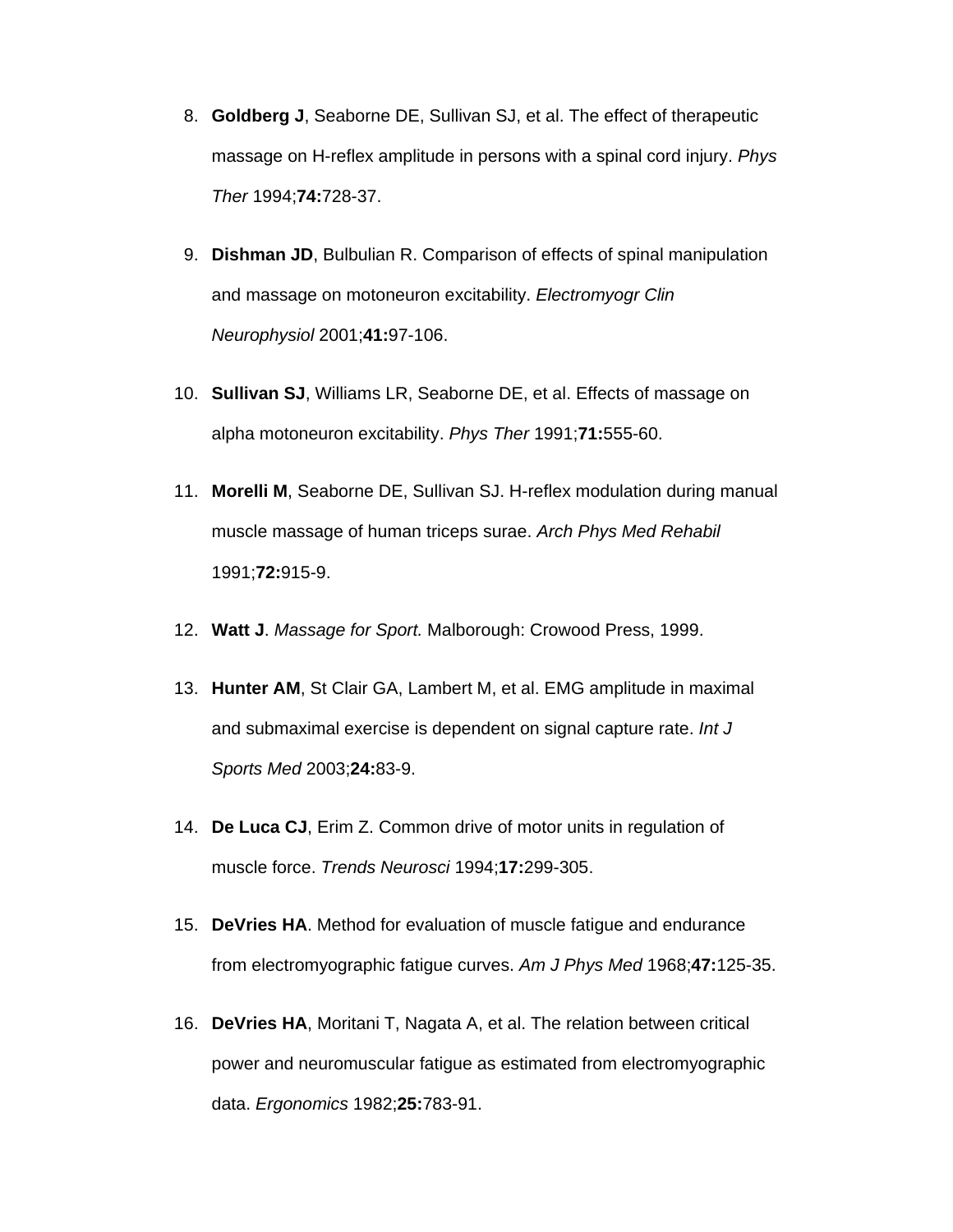- 17. **Moritani T**, Nagata A, Muro M. Electromyographic manifestations of muscular fatigue. *Med Sci Sports Exerc* 1982;**14:**198-202.
- 18. **Lindstrom L**, Magnusson R, Petersen I. Muscular fatigue and action potential conduction velocity changes studied with frequency analysis of EMG signals. *Electromyography* 1970;**10:**341-56.
- 19. **Stulen FB**, DeLuca CJ. Frequency parameters of the myoelectric signal as a measure of muscle conduction velocity. *IEEE Trans Biomed Eng*  1981;**28:**515-23.
- 20. **Leonard CT**, Kane J, Perdaems J, et al. Neural modulation of muscle contractile properties during fatigue: afferent feedback dependence. *Electroencephalogr Clin Neurophysiol* 1994;**93:**209-17.
- 21. **Marginson V**, Eston R. The relationship between torque and joint angle during knee extension in boys and men. *J Sports Sci* 2001;**19:**875-80.
- 22. **Rassier DE**, MacIntosh BR, Herzog W. Length dependence of active force production in skeletal muscle. *J Appl Physiol* 1999;**86:**1445-57.
- 23. **Edman KA**, Reggiani C. Redistribution of sarcomere length during isometric contraction of frog muscle fibres and its relation to tension creep. *J Physiol* 1984;**351:**169-98.
- 24. **Gordon AM**, Huxley AF, Julian FJ. The variation in isometric tension with sarcomere length in vertebrate muscle fibres. *J Physiol*  1966;**184:**170-92.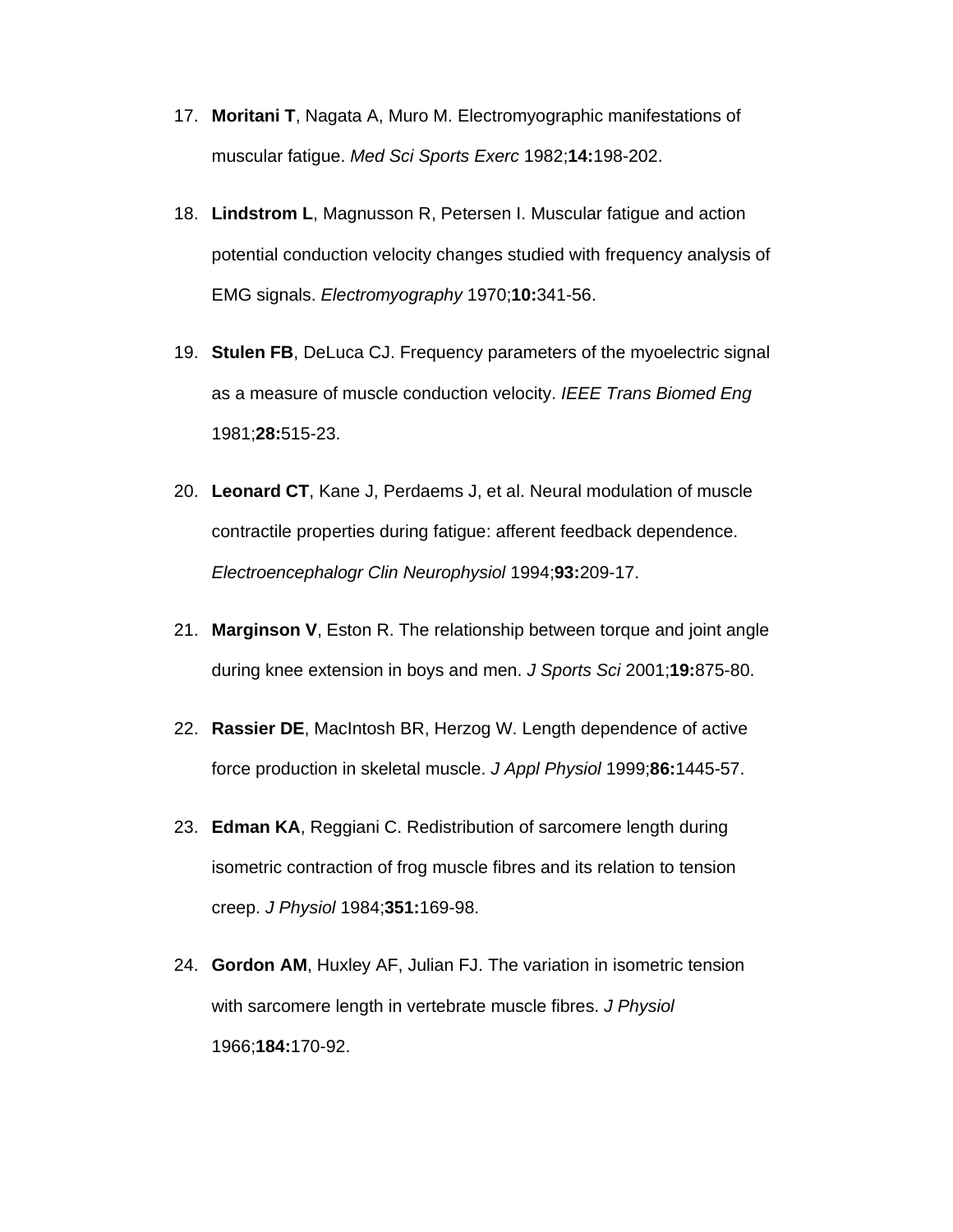- 25. **Aratow M**, Ballard RE, Crenshaw AG, et al. Intramuscular pressure and electromyography as indexes of force during isokinetic exercise. *J Appl Physiol* 1993;**74:**2634-40.
- 26. **Nelson AG**, Guillory IK, Cornwell C, et al. Inhibition of maximal voluntary isokinetic torque production following stretching is velocity-specific. *J Strength Cond Res* 2001;**15:**241-6.
- 27. **Hinds T**, McEwan I, Perkes J, et al. Effects of massage on limb and skin blood flow after quadriceps exercise. *Med Sci Sports Exerc*  2004;**36:**1308-13.
- 28. **Hill AV**. The Heat of shortening and the dynamic constants of muscle. *Proc Royal Soc* 1938;**B:**122-38.
- 29. **Spurway NC**. *Muscle*. In: *Basic and Applied Sciences for Sports Medicine.* Guildford: Butterworth Heineman, 1999;1-47.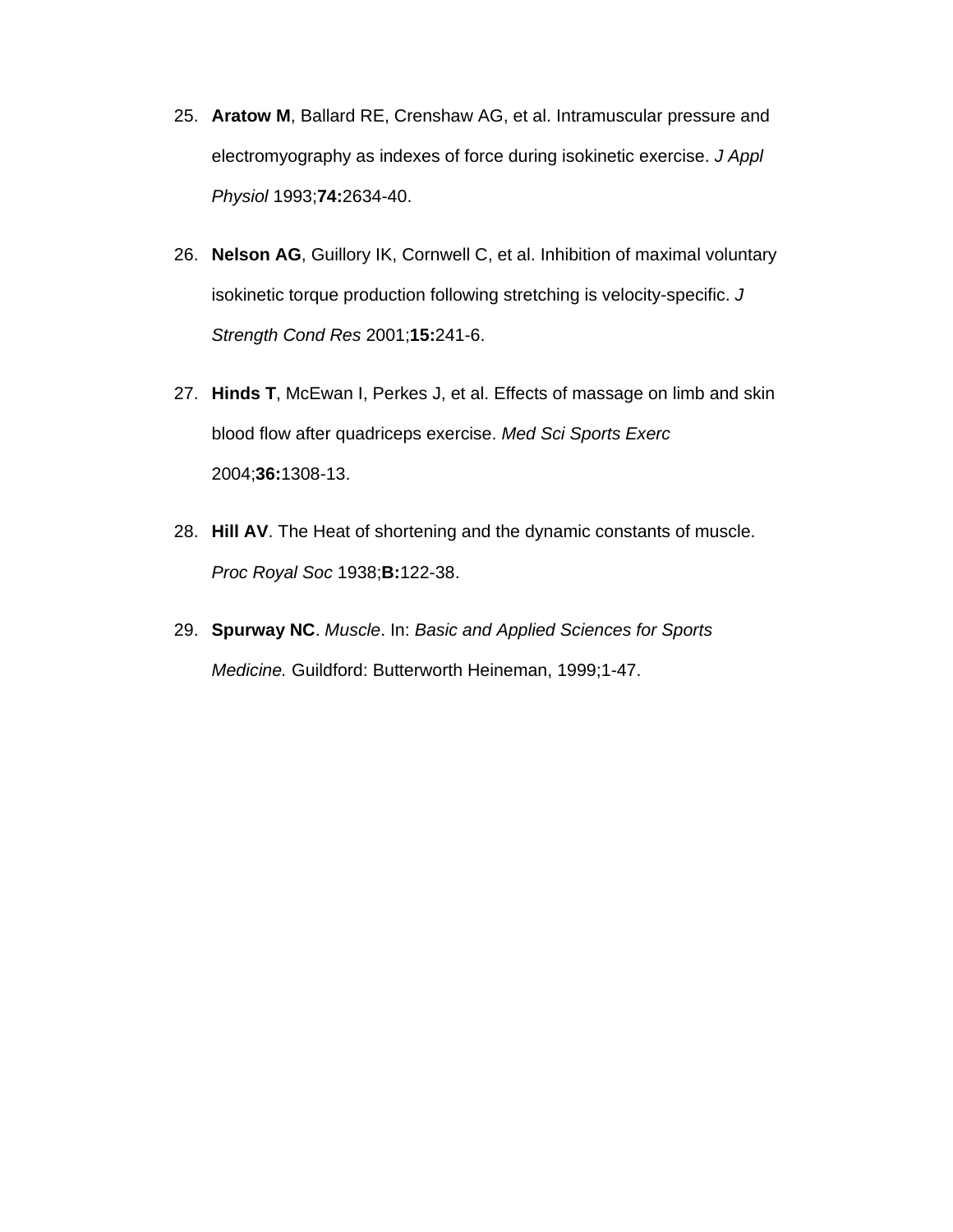### **FIGURE TITLES**

# **Figure 1**

Mean (SD) change in isokinetic mean force following passive rest and massage interventions for both rest and massage conditions. A significant (\*p<0.05) and a trend (†p=0.08) for a decrement in decrease of force for the massage condition was shown at 60 and 120°.s<sup>-1</sup> respectively.

# **Figure 2**

Mean (SD) isokinetic force pre intervention for both rest and massage conditions. A highly significant (\*\*p<0.01) reduction in force was shown for both groups as the contraction velocity increased, whilst a significantly (\*p<0.05) higher amount of force was produced by the massage group.

# **Figure 3**

Mean (SD) EMG amplitude (RMS) values normalised as a % of MVC for both pre and post of massage and rest conditions at a contraction speed 60 $\degree$ .s<sup>-1</sup>. No significant differences were shown between any of the values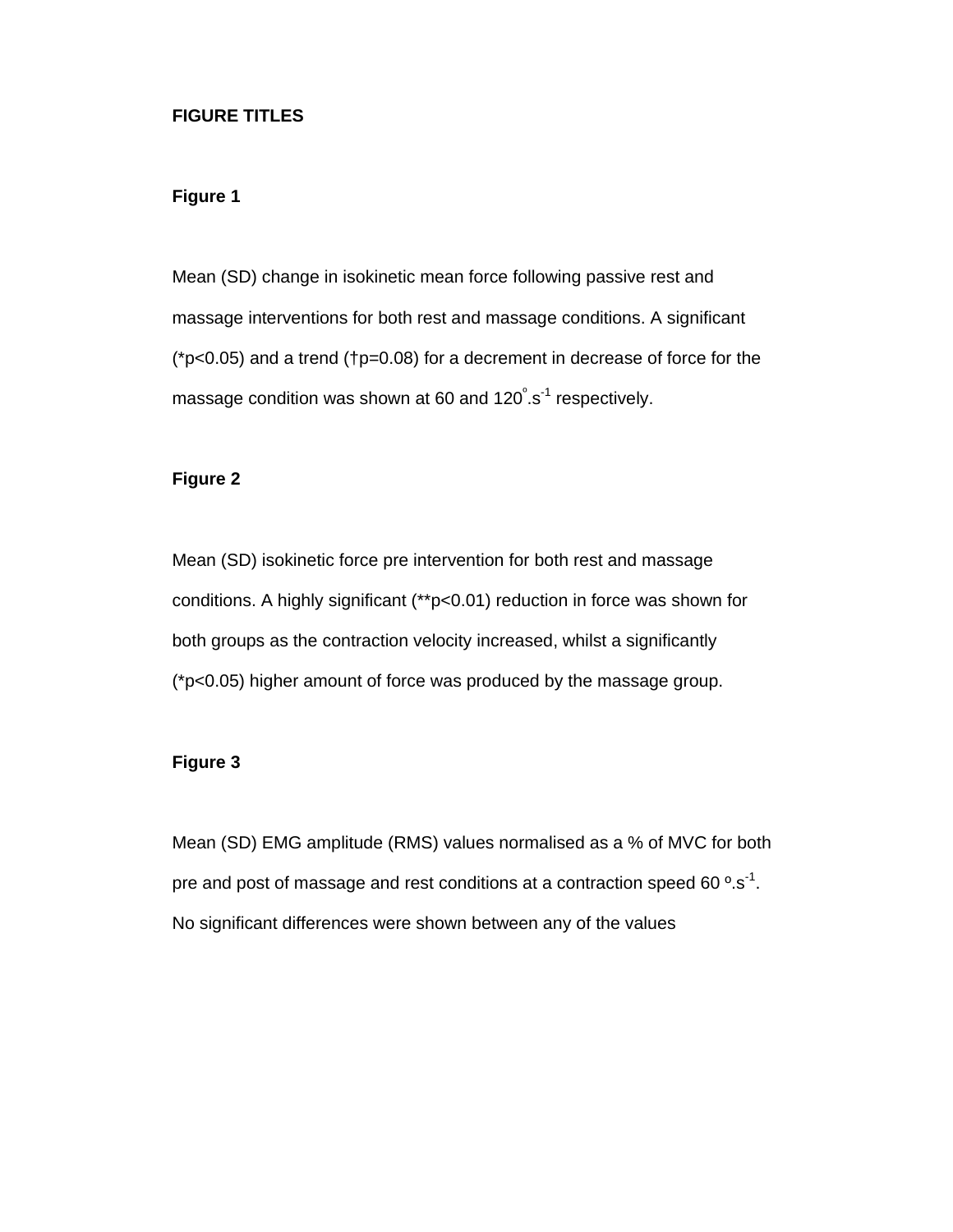# **Figure 4**.

EMG frequency (MPFS) values normalized against MVC for both pre and post of massage and rest conditions at a contraction speed 60 °.s<sup>-1</sup>. No significant differences were shown between any of the values

# **Figure 5.**

Mean (SD) change in vertical jump performance after passive rest and massage interventions.